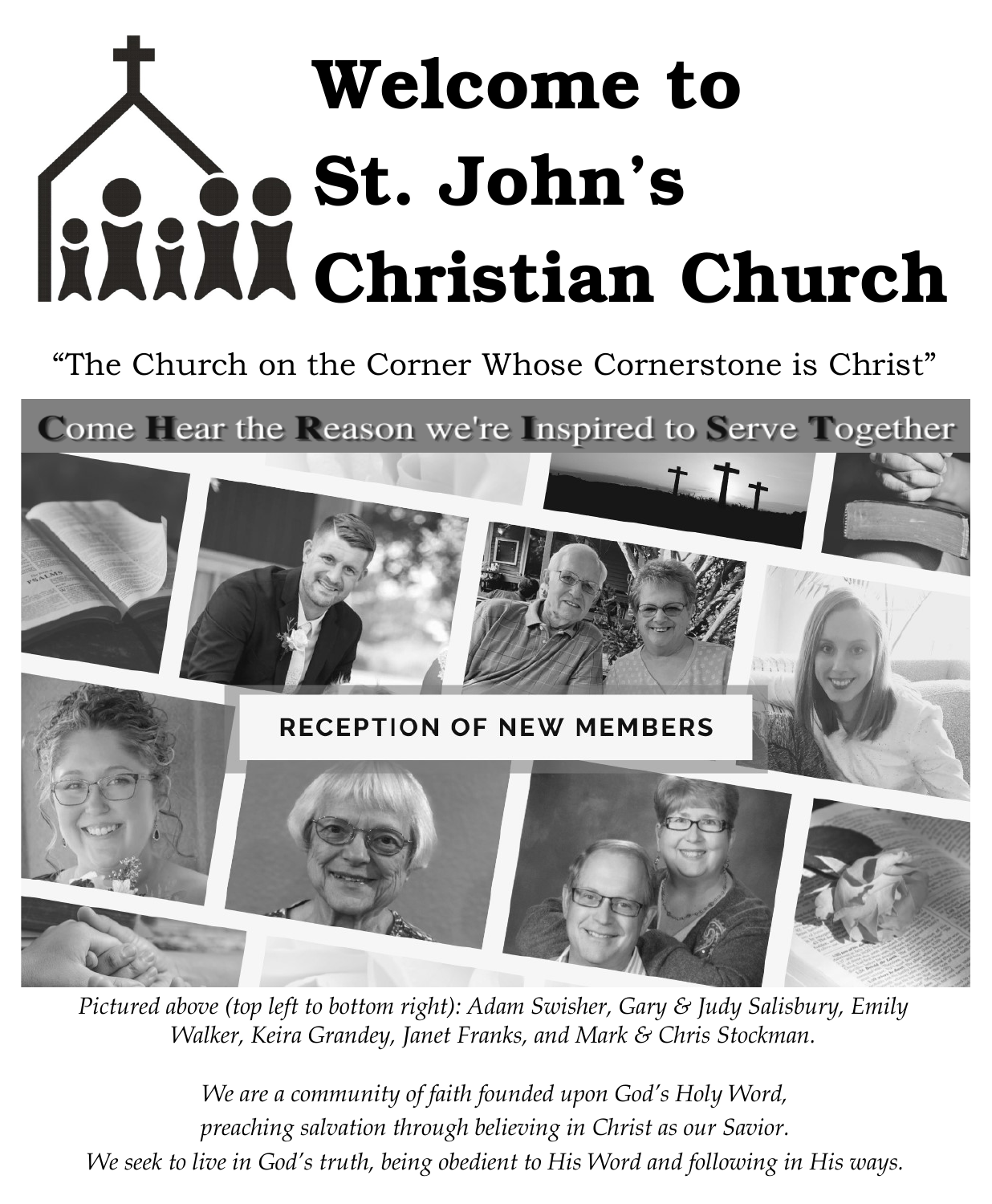#### **Welcome to our Worship of God! 9th Sunday after Pentecost**

2 Welcome, Scripture and Prayer of Invocation Psalm 14 (pg. 538) Prelude "Awesome In This Place/In His Holy Temple" †Hymn of Praise #10, "O Worship the King" (10:30) Reception of New Members Opening Sentences and Scripture Reading Affirmation of Faith - The Apostles' Creed (inside back cover, red hymnal) Vows of Membership Congregational Response: *As you join the membership of this congregation, we promise you our friendship and prayers as we share in the hopes and ministries of the church of Jesus Christ. By the power of the Holy Spirit, may we continue to grow together in God's knowledge and love, and be witnesses of our Risen Lord. Welcome to our fellowship!*  Hymn Response - #287, "Our God Has Made Us One" Children's Message Pastoral Prayer and The Lord's Prayer (debts/debtors) Special Music Norm Fether "Bow the Knee" Prayer of Dedication and Sharing Our Tithes and Offerings Offertory "Open the Eyes of My Heart" Scripture Reading John 6:1-21 (pg. 1055), Ephesians 3:14-21 (pg. 1158) Sermon "All the Fullness of God" Sacrament of Communion Words of Invitation and Call to Confession Silent Prayer of Confession **Properties** Psalm 51:1-2 "Have mercy on me, O God, according to your unfailing love, according to your great compassion blot out my transgressions. Wash away all my iniquity and cleanse me from my sin." Words of Assurance 1 1 and 1:9 "If we confess our sins, he is faithful and just and will forgive us our sins and purify us from all unrighteousness" Communion Hymn - #51, verse 1, "Guide Me, O Thou Great Jehovah" Words of Institution Prayer of Blessing Sharing of the Elements and Communion Blessing †Closing Hymn #398, "Fill My Cup, Lord" †Spoken Benediction †Benediction in Song #610, "Go Now and Live for the Savior" †Postlude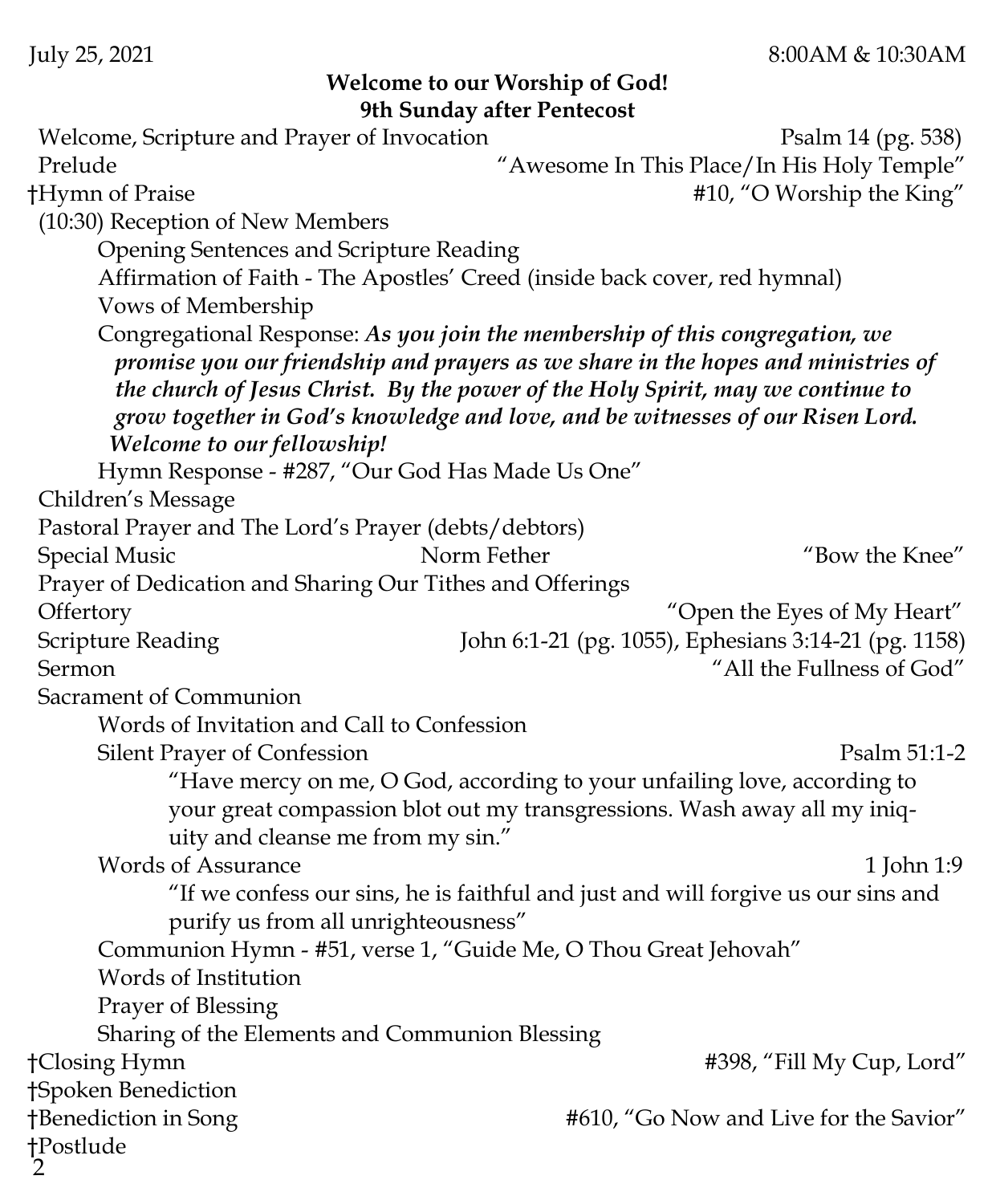**Psalm 14:1-7** The fool says in his heart, "There is no God." They are corrupt, their deeds are vile; there is no one who does good. <sup>2</sup> The Lord looks down from heaven on the sons of men to see if there are any who understand, any who seek God. <sup>3</sup> All have turned aside, they have together become corrupt; there is no one who does good, not even one. <sup>4</sup> Will evildoers never learn -- those who devour my people as men eat bread and who do not call on the Lord? <sup>5</sup> There they are, overwhelmed with dread, for God is present in the company of the righteous. <sup>6</sup> You evildoers frustrate the plans of the poor, but the Lord is their refuge. <sup>7</sup> Oh, that salvation for Israel would come out of Zion! When the Lord restores the fortunes of his people, let Jacob rejoice and Israel be glad!

**John 6:1-21** Sometime after this, Jesus crossed to the far shore of the Sea of Galilee (that is, the Sea of Tiberias), <sup>2</sup> and a great crowd of people followed him because they saw the miraculous signs he had performed on the sick. <sup>3</sup> Then Jesus went up on a mountainside and sat down with his disciples. <sup>4</sup> The Jewish Passover Feast was near. <sup>5</sup> When Jesus looked up and saw a great crowd coming toward him, he said to Philip, "Where shall we buy bread for these people to eat?" <sup>6</sup> He asked this only to test him, for he already had in mind what he was going to do. <sup>7</sup> Philip answered him, "Eight months' wages would not buy enough bread for each one to have a bite!" <sup>8</sup> Another of his disciples, Andrew, Simon Peter's brother, spoke up, <sup>9</sup> "Here is a boy with five small barley loaves and two small fish, but how far will they go among so many?" <sup>10</sup> Jesus said, "Have the people sit down." There was plenty of grass in that place, and the men sat down, about five thousand of them. <sup>11</sup> Jesus then took the loaves, gave thanks, and distributed to those who were seated as much as they wanted. He did the same with the fish. <sup>12</sup> When they had

all had enough to eat, he said to his disciples, "Gather the pieces that are left over. Let nothing be wasted." <sup>13</sup> So they gathered them and filled twelve baskets with the pieces of the five barley loaves left over by those who had eaten. <sup>14</sup> After the people saw the miraculous sign that Jesus did, they began to say, "Surely this is the Prophet who is to come into the world." <sup>15</sup> Jesus, knowing that they intended to come and make him king by force, withdrew again to a mountain by himself. <sup>16</sup> When evening came, his disciples went down to the lake, <sup>17</sup> where they got into a boat and set off across the lake for Capernaum. By now it was dark, and Jesus had not yet joined them. <sup>18</sup> A strong wind was blowing and the waters grew rough. <sup>19</sup> When they had rowed three or three and a half miles, they saw Jesus approaching the boat, walking on the water; and they were terrified. <sup>20</sup> But he said to them, "It is I; don't be afraid." <sup>21</sup> Then they were willing to take him into the boat, and immediately the boat reached the shore where they were heading.

**Ephesians 3:14-21** For this reason I kneel before the Father, <sup>15</sup> from whom his whole family in heaven and on earth derives its name. <sup>16</sup> I pray that out of his glorious riches he may strengthen you with power through his Spirit in your inner being, <sup>17</sup> so that Christ may dwell in your hearts through faith. And I pray that you, being rooted and established in love, <sup>18</sup> may have power, together with all the saints, to grasp how wide and long and high and deep is the love of Christ, <sup>19</sup> and to know this love that surpasses knowledge -- that you may be filled to the measure of all the fullness of God. <sup>20</sup> Now to him who is able to do immeasurably more than all we ask or imagine, according to his power that is at work within us, <sup>21</sup> to him be glory in the church and in Christ Jesus throughout all generations, for ever and ever! Amen.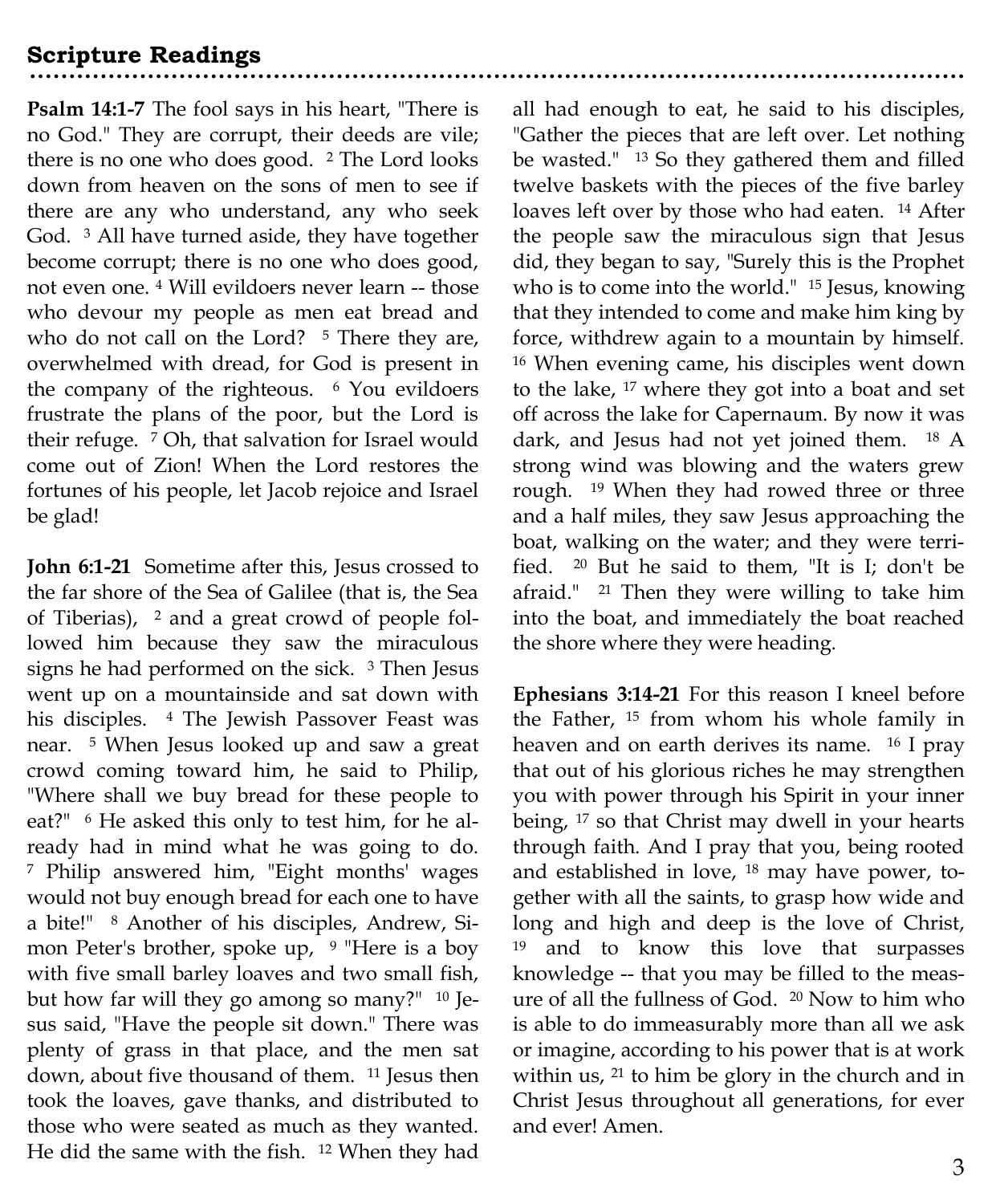#### **New Members Received into our Fellowship**

**Janet Franks** lives at 289 Cherry Street (Pioneer Estates, Pettisville), Wauseon. Her son, Joel, and his wife, Denise, live in Wisconsin, and her daughter, Joy Beck, and her husband, Randy, live in Pettisville. Janet retired from Stryker Local Schools in 2002 as the assistant treasurer. Janet's interests include reading her Bible daily, walking, tending her lawn, flower and vegetable gardening, cooking (especially new recipes), and crocheting. Janet also thoroughly enjoys babysitting four great-grandchildren! Janet was active in the life of Pine Grove Mennonite Church, which recently dissolved, and she and her parents were a part of Zion's Church before that church dissolved in 1948 and many of its members joined the St. John's congregation.

**Keira Grandey** lives at 16736 County Road E, Bryan. Keira a graduate of Stryker High School and Defiance College, with a degree in communication studies and minor in music. She recently earned a Master of Business Administration from Defiance College. Keira works as the assistant to the executive director at the Williams County Economic Development Office. Keira loves music, writing, and working with kids and young adults. She is a crafty person and enjoys making things. She was very involved in her previous church family, serving on the council, leading VBS crafts, and the Building Mission & Vision Committee.

**Gary & Judy Salisbury** live at 505 Pleasant Street in Archbold. They are the parents of three adult children. Judy is the sister of Mary Ellen Johnson and Kenny Nafziger, and an aunt of Todd Nafziger. Gary & Judy were active in the life of Pine Grove Mennonite Church, which recently dissolved. Judy is a retired nurse and Gary retired from Sauder Woodworking as a maintenance professional and then again as a cabinet builder at Clancy's. Both enjoy fishing and traveling. Judy's hobbies include crafts and gardening, and Gary enjoys woodworking.

**Mark & Chris Stockman** live at 118 Ridge Drive in Ridgeville Corners. They have been married for 21 years and have a blended family of five adult children and seven grandchildren. Chris grew up in Paulding and Mark grew up in Ridgeville Corners in the home they now reside. Both are recently retired and plan to enjoy camping in their new camper van. Mark was the Paulding County Engineer for 12 years and was self-employed for the last 12 years doing Federal Highway Administration quality assurance reviews for county bridges in Ohio's 88 counties. Mark plays the trumpet, playing for 40 years in area polka bands! He enjoys gardening and carpentry. Chris worked as a legal secretary in Paulding, then performed clerical work for county offices. She also owned a Christian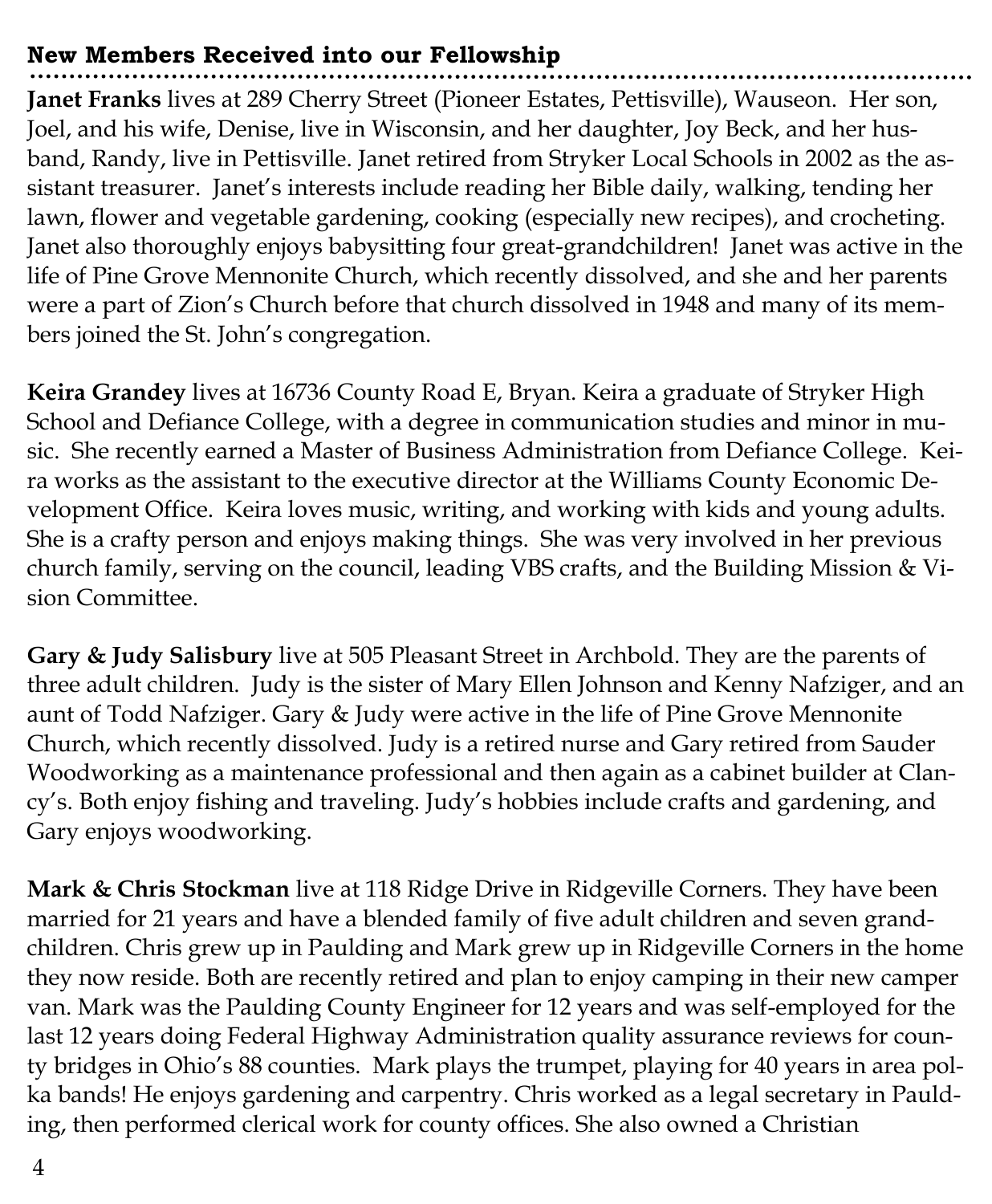Bookstore in Paulding. She enjoys music, especially singing, and genealogy. In previous churches, both have served as worship leaders and Chris helped with VBS.

**Adam Swisher** lives at 212 Degroff Avenue in Archbold and just celebrated his first wedding anniversary with his wife, Cayla (Walker) on July 11th. Adam is a Defiance College graduate and earned his graduate degree from the University of Toledo. Adam is a school psychologist at Bryan City and Edon Schools. He enjoys playing tennis, running, playing guitar, reading, golfing, hiking/nature, and anything active! Adam has been involved in small groups, youth and college groups, FCA (Fellowship of Christian Athletes), special music, mission trips and service projects.

**Emily K. Walker** lives at 1008 S. Lynn Street in Bryan and is married to Collin. Emily & Collin were married on June 15, 2019. She graduated from Central Michigan University in 2015 and is a fourth grade teacher at Defiance Elementary School. Emily enjoys reading, playing and snuggling with her dog (Roxy), flowers and plants, cycling, and trying new recipes.

# **Congregational Prayer**

Dear God, you know that St. John's held Vacation Bible School this past week. You know the lessons and experiences that were shared. You know the name of each child that participated, and you know each of their hearts. Lord, I pray for each child, that they will receive further nurturing through your love, through the ministries of St. John's or the ministries of the church family they are connected with. Help us deepen the new relationships that were formed during VBS in ways that you will reveal to us. In your glory we pray, Amen.

### **Today's Worship Servants**

| Accompanist        | (Both) Lynne Christman                              |                       |
|--------------------|-----------------------------------------------------|-----------------------|
| Song Leader        | (Both) Roger Zimmerman                              |                       |
| Lay Reader         | (Both) Roger Zimmerman                              |                       |
| Children's Message | (Both) JoAnn Short                                  |                       |
| Nursery            | (10:30) Corey & Jocelyn Walker (8/1) *Needs Covered |                       |
| Easy Worship       | (Both) Kelly Ducey                                  |                       |
| Sound Tech         | (8:00) Angie Neuenschwander                         | $(10:30)$ James Grime |
| Live Stream Tech   | $(10:30)$ Cayla Swisher                             |                       |
| 8:00AM Ushers      | (8:00) Gary & Judy Sears                            |                       |
| Head Usher         | $(10:30)$ Greg Walker                               |                       |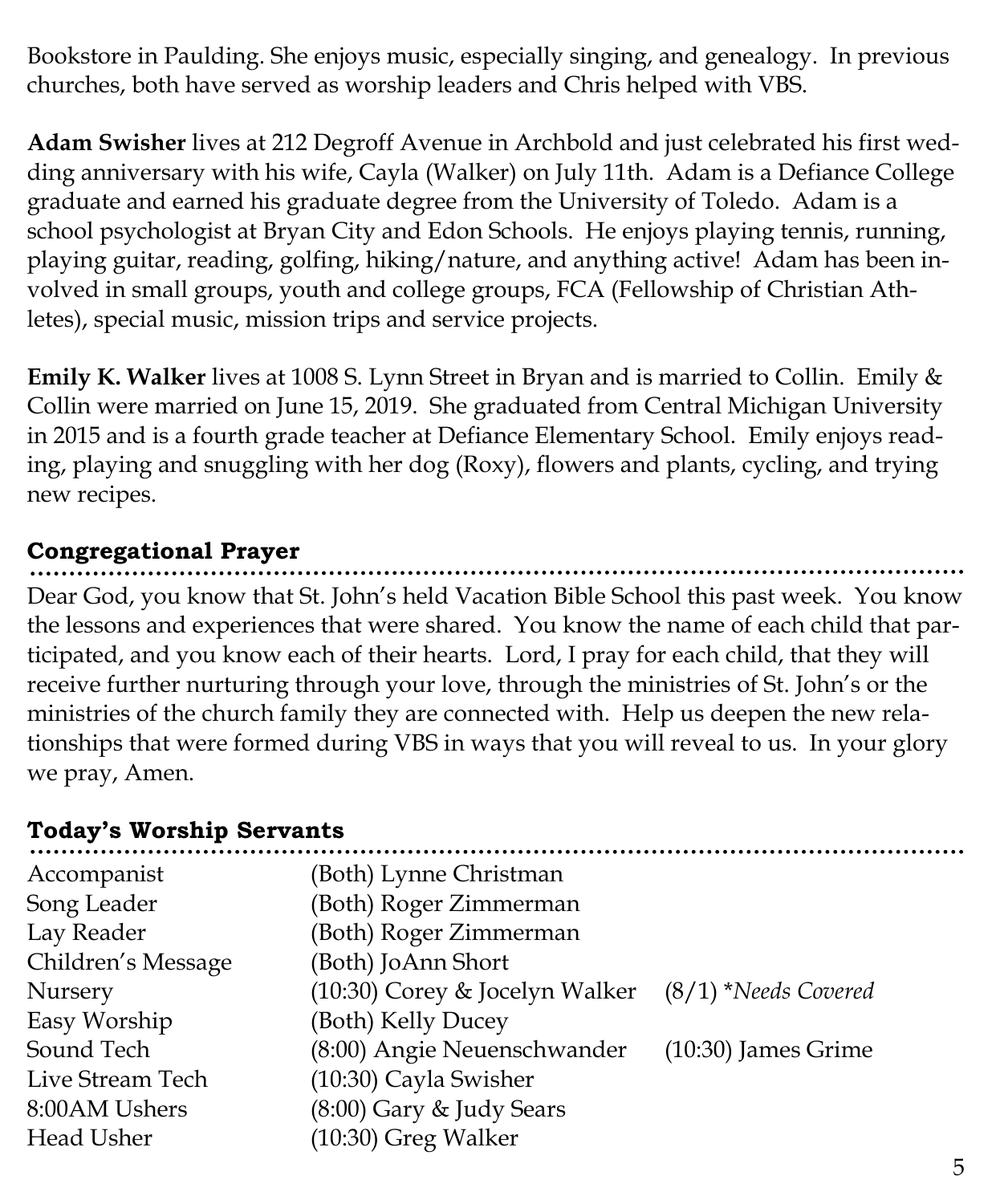#### **Welcome!**

## **Guests and Visitors**

Welcome to SJCC! We are so glad you have chosen to join us as we worship the Lord together. We hope you feel God's love in a new, refreshing way. You can learn more about our church by visiting the "New to SJCC" page on our website at www.stjohnsarchbold.org/newtosjcc or by picking up a copy of "Getting to Know St. John's Christian Church: Visitor Brochure" at the literature rack near the office.

## **Mother's Room/Diaper Changing Station/Nursery Care**

We have a Mother's Room located outside of the sanctuary. We kindly ask you to sanitize items after use (i.e. changing pad, toys, etc.) using the wipes provided as a respectful gesture to other families with small children in need of the room. Nursery care is offered during the 10:30 worship service for infants and pre-kindergarten children. A diaper changing station is located in the Nursery.

**Large Print and Children's Bulletins** are available on a table in the sanctuary narthex.

**Hearing Assistance** is provided by our system for hearing aids with a "loop system" switch position.

| <u>nven oli olli soth ut oti oomni o omnotun onulen</u> |         |                                      |  |
|---------------------------------------------------------|---------|--------------------------------------|--|
| Sun                                                     | 8:00AM  | Worship (Sanctuary)                  |  |
|                                                         | 8:30AM  | Pause for Praise (96.1 WMTR)         |  |
|                                                         | 9:15AM  | Sunday School                        |  |
|                                                         | 10:30AM | Worship (Sanctuary and YouTube Live) |  |
| Tues                                                    | 9:15AM  | Bible Study (Fireside Room)          |  |
| Sun                                                     | 8:00AM  | Worship (Sanctuary)                  |  |
|                                                         | 8:30AM  | Pause for Praise (96.1 WMTR)         |  |
|                                                         | 9:15AM  | Sunday School, Faith Village         |  |
|                                                         | 10:30AM | Worship (Sanctuary and YouTube Live) |  |
|                                                         | 4:00PM  | Book Bag Bash (SJCC Parking Lot)     |  |
|                                                         | 6:00PM  | <b>Evangelism Committee</b>          |  |
|                                                         |         |                                      |  |

# **Week of July 25th at St. John's Christian Church**

# **Next Sunday - August 1st, 2021**

Sermon - "Partaking of the Bread" Scriptures - John 6:24-35, Ephesians 4:1-16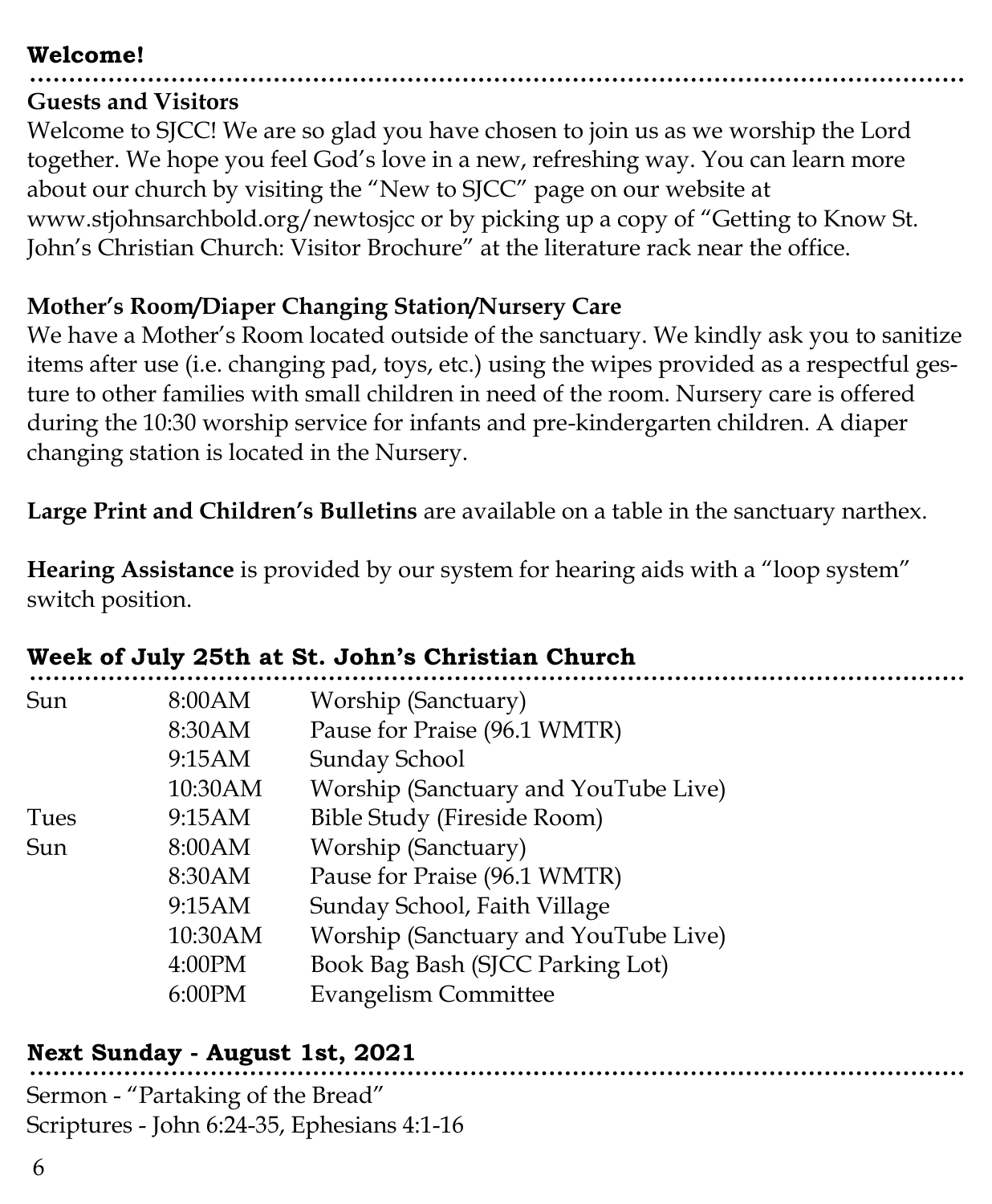#### **Announcements**

- **Book Bag Bash -** Next Sunday, August 1st is the annual SJCC Book Bag Bash! The event will be hosted as a drive-thru in the SJCC parking lot from 4:00 - 6:00PM. If you know of a family or families who would benefit from this free event, please invite them to attend! They must be present to receive a book bag and supplies.
- **Cleaning Out Assistance -** As Pastor Erich searched the storage areas of the church for props and backdrops for the VBS Bible Story Station, he realized it's time to sort and clean out some things, and store many items in a better system! It's a matter of pulling things out of the attic and other storage areas and carrying them to the storage building in preparation for reuse, recycling or placing in the dumpster as space allows. He welcomes people to let him know if they could help on Thursday, July 29th at either 9am, 1pm or 6pm, or on Saturday, July 31st at 9am.
- **July Mission-a-Month: Shepherd's Circle -** The purpose of this program is to mentor individuals or families who are good people that have made bad choices. Through this project, assistance is given and guidance is provided to help these people get back on their feet and once again become productive citizens and good stewards of their financial resources.

#### **Consistory Contact Information**

| President | Gary Frazier (Ph. 419-654-3133)                                                                                                                                                                                                                                                                                                                                                                                                                                                                         |
|-----------|---------------------------------------------------------------------------------------------------------------------------------------------------------------------------------------------------------------------------------------------------------------------------------------------------------------------------------------------------------------------------------------------------------------------------------------------------------------------------------------------------------|
| Elders    | Ryan Christman (rchristman56@gmail.com; Ph. 419-551-2124)<br>Jon Lindsay (jlind@rtecexpress.net; Ph. 419-445-4504)<br>Todd Nafziger (tnafziger@sauder.com; Ph. 419-906-7343)<br>Betsy Redd (jbredd104@gmail.com; Ph. 419-551-1843)<br>Brad Roth (broth@saudermfg.com; Ph. 419-906-0408)<br>David Stuckey (dstuckey@defiance.edu Ph. 419-446-4686)                                                                                                                                                       |
| Deacons/  | Tim Beck (oakley4@bright.net; Ph. 419-267-5634)<br>Deaconesses Jim Grieser (jimmy2353@yahoo.com; Ph. 567-239-5876)<br>Mindy Gruenhagen (mindygruenhagen@gmail.com)<br>Keith Kern (keithkern2318@gmail.com; Ph. 419-572-1984)<br>Jan Lindsay (jlind@rtecexpress.net; Ph. 419-445-4504)<br>Crissi Stuckey (Ph. 419-551-1146)<br>Karen Walker (karenwalker2963@gmail.com; Ph. 419-572-0834)<br>Missy Warncke (mawarncke@gmail.com; Ph. 419-551-4676)<br>Bruce Wooley (wool5bw@gmail.com; Ph. 419-572-6678) |